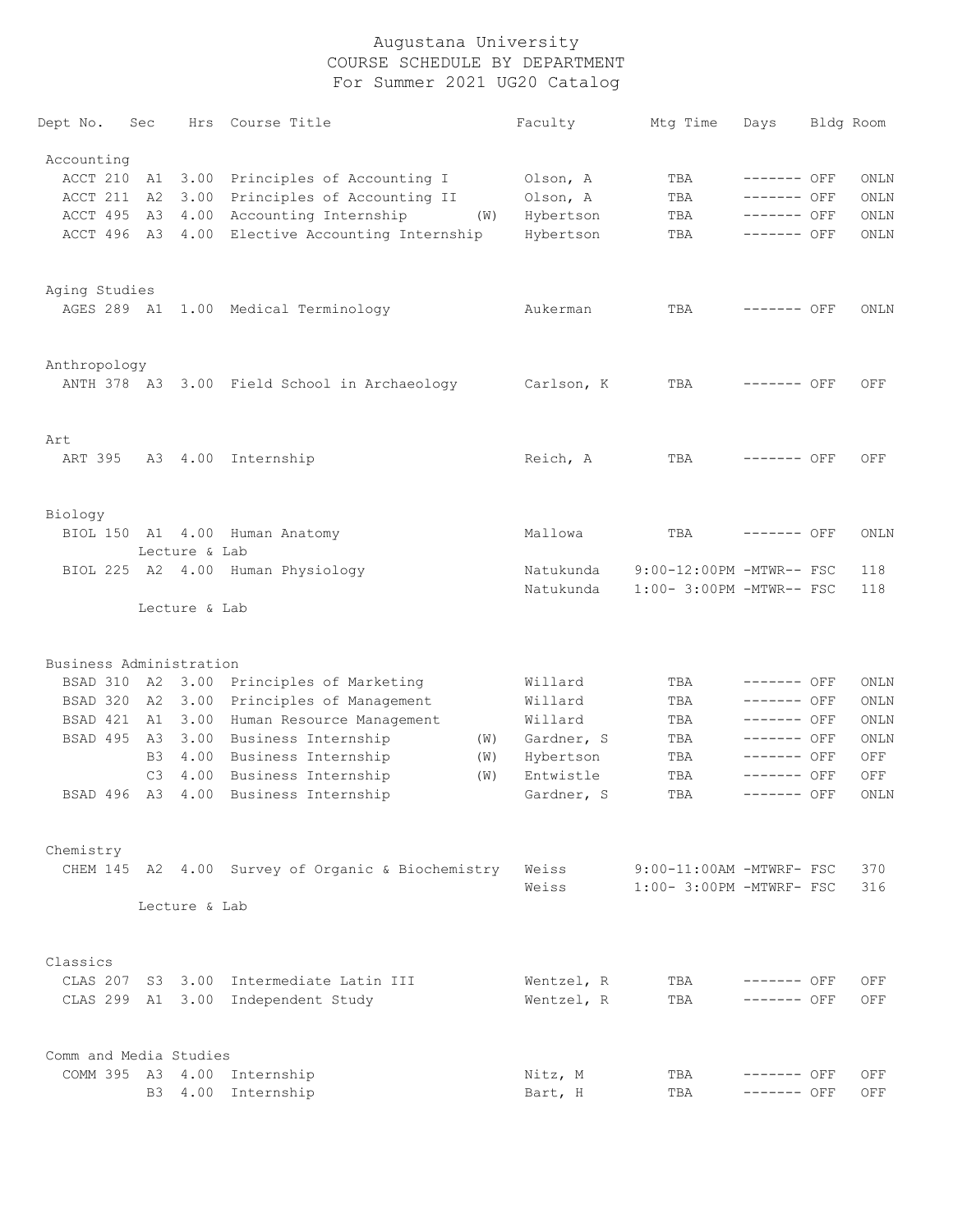| Dept No.                | Sec            |      | Hrs Course Title                                |       | Faculty         | Mtg Time | Days                                                                           | Bldg Room |
|-------------------------|----------------|------|-------------------------------------------------|-------|-----------------|----------|--------------------------------------------------------------------------------|-----------|
| Computer Science        |                |      |                                                 |       |                 |          |                                                                                |           |
|                         |                |      | COSC 210 A1 4.00 Computer Science I             |       | Shum, S         | TBA      | $------$ OFF                                                                   | ONLN      |
| COSC 330                | S              |      | 3.00 Theory of Computation                      |       | Steinwand       | TBA      | $------$ OFF                                                                   | OFF       |
| COSC 395 A              |                | 4.00 | Internship                                      |       | Steinwand       | TBA      | ------- OFF                                                                    | OFF       |
| COSC 399 A3 4.00        |                |      | Independent Study                               |       | Willard         | TBA      | $------$ OFF                                                                   | OFF       |
|                         |                |      |                                                 |       |                 |          |                                                                                |           |
| Economics               |                |      |                                                 |       |                 |          |                                                                                |           |
| ECON 120                | A1             |      | 3.00 Principles of Economics I (SS)             |       | Nesiba, R       | TBA      | ------- OFF                                                                    | ONLN      |
| ECON 121                | A2             |      | 3.00 Principles of Economics II                 |       | Nesiba, R       | TBA      | ------- OFF                                                                    | ONLN      |
| ECON 270                |                |      | A3 4.00 Statistics                              |       | Sorenson, D     | TBA      | ------- OFF                                                                    | ONLN      |
|                         | B <sub>2</sub> |      | 4.00 Statistics                                 |       | Sorenson, D     | TBA      | $------$ OFF                                                                   | ONLN      |
| English                 |                |      |                                                 |       |                 |          |                                                                                |           |
|                         |                |      | ENGL 150 A3 3.00 American Cinema                | (US)  | Miller, J       | TBA      | ------- OFF                                                                    | ONLN      |
|                         |                |      | ENGL 200 A2 3.00 Literary Experience (W) & (LT) |       | Rude            | TBA      |                                                                                |           |
|                         |                |      |                                                 |       |                 |          |                                                                                |           |
| Environmental Studies   |                |      |                                                 |       |                 |          |                                                                                |           |
|                         |                |      | ENST 202 A2 3.00 Environmental Culture          |       |                 |          |                                                                                |           |
|                         |                |      | Nature Writing in Alaska                        |       | $O'$ Hara, D    | TBA      | ------- OFF                                                                    | OFF       |
|                         |                |      | ENST 499 A2 5.00 Independent Study              |       | O'Hara, D       | TBA      | ------- OFF                                                                    | OFF       |
| Exercise Science        |                |      |                                                 |       |                 |          |                                                                                |           |
|                         |                |      | EXSC 395 A3 4.00 Internship                     |       | Barkley, S      | TBA      | $------$ OFF                                                                   | OFF       |
|                         |                |      | B3 4.00 Internship                              |       | Day, $J$        | TBA      | ------- OFF                                                                    | OFF       |
| French                  |                |      |                                                 |       |                 |          |                                                                                |           |
|                         |                |      | FREN 399 A 4.00 Independent Study               |       | Fish            | TBA      | ------- OFF                                                                    | OFF       |
|                         |                |      |                                                 |       |                 |          |                                                                                |           |
| Government/Intl Affairs |                |      |                                                 |       |                 |          |                                                                                |           |
|                         |                |      | GOVT 110 A1 3.00 Intro to Government            |       | (SS) Golemboski | TBA      | $\begin{tabular}{ll} \bf & - & -- -- -- & \tt OFF & \tt ONLN \\ \end{tabular}$ |           |
| GOVT 120                | A1             | 3.00 | Politics in a Diverse World (NW)                |       | Lunde           | TBA      | ------- OFF                                                                    | ONLN      |
| GOVT 200 A2             |                | 3.00 | American Government                             | (US)  | Wanless, E      | TBA      | ------- OFF                                                                    | ONLN      |
|                         |                |      | GOVT 395 A2 4.00 Internship                     |       | Wanless, E      | TBA      | ------- OFF                                                                    | OFF       |
| History                 |                |      |                                                 |       |                 |          |                                                                                |           |
|                         |                |      | HIST 111 A1 3.00 Western Civilization II        | (WT)  | Mullin, M       | TBA      | ------- OFF                                                                    | ONLN      |
|                         |                |      |                                                 |       |                 |          |                                                                                |           |
| Health                  |                |      |                                                 |       |                 |          |                                                                                |           |
|                         |                |      | HLTH 222 A1 3.00 Nutrition                      | (WB)  | Gorres-Mar      | TBA      | ------- OFF                                                                    | ONLN      |
|                         |                |      | HLTH 242 A1 2.00 Personal Health                | (WB2) | VanLaecken      | TBA      | ------- OFF                                                                    | ONLN      |
| Mathematics             |                |      |                                                 |       |                 |          |                                                                                |           |
| MATH 140 A1             |                |      | 3.00 Quantitative Reasoning                     | (MT)  | Erickson, L     | TBA      | ------- OFF                                                                    | ONLN      |
| MATH 151 A1             |                |      | 4.00 Calculus I                                 | (MT)  | Erickson, L     | TBA      | ------- OFF                                                                    | ONLN      |
| MATH 152 A2             |                |      | 4.00 Calculus II                                |       | Erickson, L     | TBA      | ------- OFF                                                                    | ONLN      |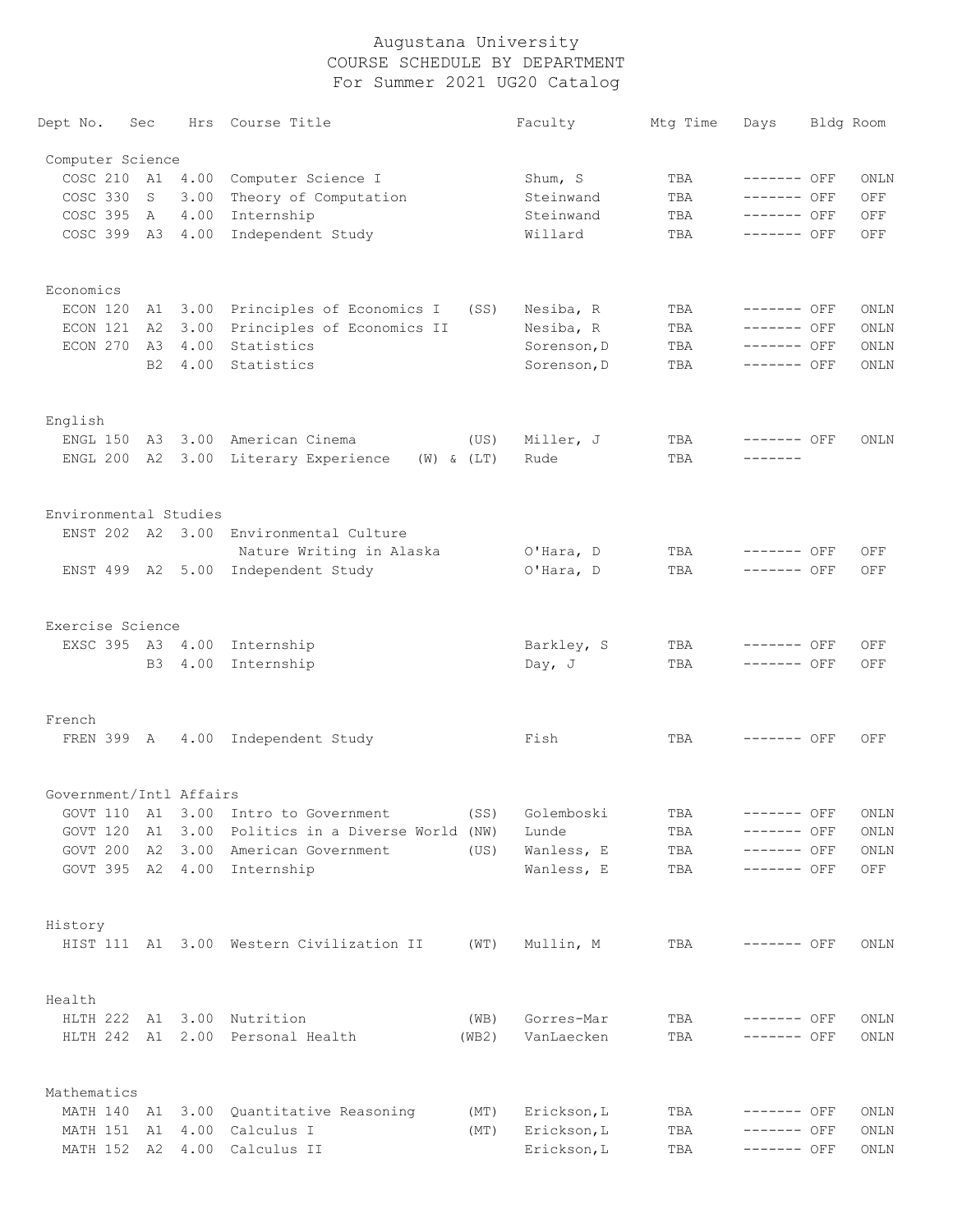| Dept No.                | Sec            |      | Hrs Course Title                                                                | Faculty     | Mtg Time                 | Days         | Bldg Room |
|-------------------------|----------------|------|---------------------------------------------------------------------------------|-------------|--------------------------|--------------|-----------|
| MATH 153 A3             |                |      | 3.00 Calculus III                                                               | Olimb, C    | TBA                      | $------$ OFF | OFF       |
| MATH 327                | S3             |      | 3.00 Math Foundations of Data Science                                           | Olimb, C    | TBA                      | ------- OFF  | OFF       |
| Media Studies           |                |      |                                                                                 |             |                          |              |           |
|                         |                |      | MDST 395 A 4.00 Internship                                                      | McCollough  | TBA                      | $------$ OFF | OFF       |
| Music                   |                |      |                                                                                 |             |                          |              |           |
|                         |                |      | MUSI 110 A1 3.00 The Understanding of Music<br>(A)                              | Andrews, R  | TBA                      | ------- OFF  | ONLN      |
| Native American Studies |                |      |                                                                                 |             |                          |              |           |
|                         |                |      | NAST 320 A1 3.00 Native American Social Sys (NW)                                | Swart, W    | TBA                      | ------- OFF  | ONLN      |
| Nursing                 |                |      |                                                                                 |             |                          |              |           |
|                         |                |      | NURS 228 A3 3.00 Pathophysiology                                                | Mueller, A  | TBA ------- OFF          |              | ONLN      |
| NURS 410 A1             |                |      | 3.00 Maternal & Reproductive Hlth Nur                                           | Gierach     | 8:00- 5:00PM ---WRF- FSC |              | 272       |
| NURS 410X X1            |                |      | 0.00 Mat & Reprod Hlth Nurs Clinical                                            | Aldren      | $6:30-2:30PM -MT---$ OFF |              | OFF       |
|                         | X2             |      | 0.00 Mat & Reprod Hlth Nurs Clinical                                            | Hagen       | 6:30- 2:30PM -MT---- OFF |              | OFF       |
|                         | X3             |      | 0.00 Mat & Reprod Hlth Nurs Clinical                                            | Staff       | 6:30- 2:30PM -MT---- OFF |              | OFF       |
|                         |                |      | NURS 451 A2 3.00 Leadership in Prof Nursing                                     | Serfling    | TBA                      | $------$ OFF | ONLN      |
| Physical Education      |                |      |                                                                                 |             |                          |              |           |
| PE 395                  |                |      | A3 4.00 Internship<br>Coaching Internship                                       | Barkley, S  | TBA                      | ------- OFF  | OFF       |
|                         | B3             |      | 4.00 Sport Management Internship                                                | Assmus, S   | TBA                      | ------- OFF  | OFF       |
| PE 495                  |                |      | A3 4.00 Internship                                                              |             |                          |              |           |
|                         |                |      | Sport Management Internship II Gardner, S                                       |             | TBA                      | ------- OFF  | OFF       |
| Philosophy              |                |      |                                                                                 |             |                          |              |           |
|                         |                |      | PHIL 303 A2 3.00 Environmental Philosophy (E)                                   |             |                          |              |           |
|                         |                |      | Nature Writing in Alaska                                                        | O'Hara, D   | TBA                      | ------- OFF  | OFF       |
| PHIL 399 A1 4.00        |                |      | Independent Study                                                               | Swanstrom   | TBA                      | ------- OFF  | OFF       |
| Psychology              |                |      |                                                                                 |             |                          |              |           |
| PSYC 270 A3             |                |      | 4.00 Statistics                                                                 | Sorenson, D | TBA                      | ------- OFF  | ONLN      |
|                         | B <sub>2</sub> | 4.00 | Statistics                                                                      | Sorenson, D | TBA                      | ------- OFF  | ONLN      |
| PSYC 391 A3             |                | 4.00 | Practicum                                                                       | Jeppsen     | TBA                      | ------- OFF  | OFF       |
| Religion                |                |      |                                                                                 |             |                          |              |           |
|                         |                |      | RELI 110 A1 3.00 Exploring Christian Faith<br>(CT)                              | Swanstrom   | TBA                      | ------- OFF  | ONLN      |
|                         |                |      | RELI 212 A2 3.00 Lessons in Living:<br>(RT)<br>Biblical & Contemp Refl on Wisdo | Bowman, R   | TBA                      | ------- OFF  | ONLN      |
| RELI 219 A1             |                |      | 3.00 God, Suffering, & Evil<br>$(RT)$ $(E)$                                     | Swanstrom   | TBA                      | ------- OFF  | ONLN      |
| RELI 399 A1             |                |      | 4.00 Independent Study                                                          | Swanstrom   | TBA                      | ------- OFF  | OFF       |
|                         |                |      |                                                                                 |             |                          |              |           |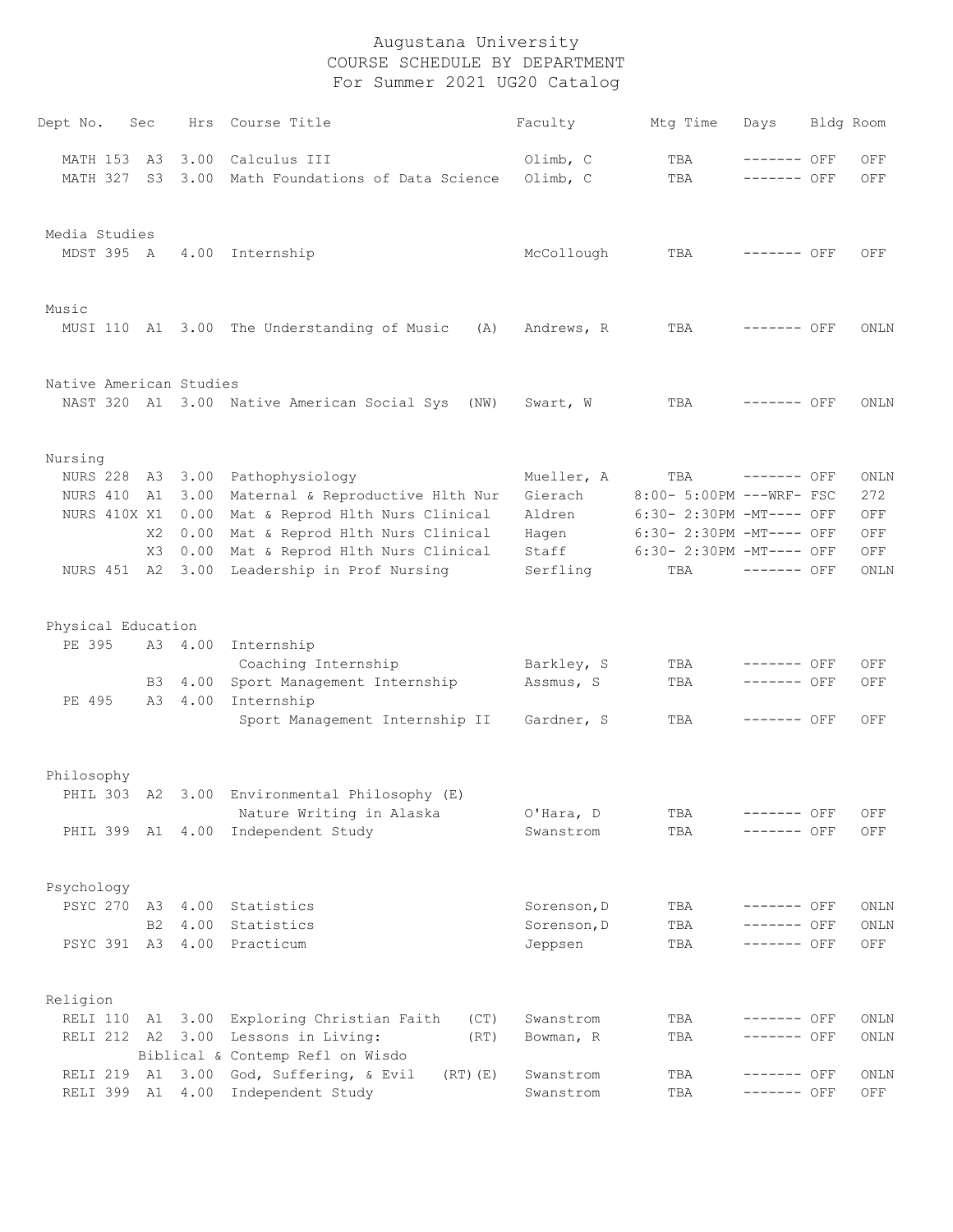| Dept No. Sec |  | Hrs Course Title                                 |  | Faculty  | Mta Time | Davs        | Bldg Room |      |
|--------------|--|--------------------------------------------------|--|----------|----------|-------------|-----------|------|
| Sociology    |  | SOCI 320 A1 3.00 Native American Social Sys (NW) |  | Swart, W | TBA      | ------- OFF |           | ONLN |

**GRADUATE COURSES**

| Accounting             |    |      |                                                    |             |     |              |      |
|------------------------|----|------|----------------------------------------------------|-------------|-----|--------------|------|
| ACCT 695 A3            |    |      | 3.00 Accounting Internship                         | Hybertson   | TBA | ------- OFF  | ONLN |
|                        |    |      |                                                    |             |     |              |      |
|                        |    |      |                                                    |             |     |              |      |
| Comm and Media Studies |    |      |                                                    |             |     |              |      |
| COMM 650               | A1 | 3.00 | Leadership and Decision-Making                     | Bart, H     | TBA | ------- OFF  | OFF  |
|                        | A2 | 3.00 | Leadership and Decision-Making                     | Bart, H     | TBA | ------- OFF  | ONLN |
|                        |    |      |                                                    |             |     |              |      |
| Education              |    |      |                                                    |             |     |              |      |
| EDUC 600               | Α  | 3.00 | Intro to Graduate Research                         | Uhing, B    | TBA | ------- OFF  | OFF  |
|                        | B  | 3.00 | Intro to Graduate Research                         | Uhing, B    | TBA | ------- OFF  | OFF  |
| EDUC 601               | A  | 3.00 | History/Philosophy of Education                    | Hennard     | TBA | ------- OFF  | OFF  |
|                        | B  | 3.00 | History/Philosophy of Education                    | Hennard     | TBA | ------- OFF  | OFF  |
| EDUC 607               | Α  | 3.00 | Foundations & Princ of Curriculm                   | Andrews, SE | TBA | ------- OFF  | OFF  |
|                        | B  | 3.00 | Foundations & Princ of Curriculm                   | Andrews, SE | TBA | ------- OFF  | OFF  |
| EDUC 610               | Α  | 3.00 | Issues in Education                                | Fiala, R    | TBA | ------- OFF  | OFF  |
|                        | B  | 3.00 | Issues in Education                                | Fiala, R    | TBA | ------- OFF  | OFF  |
| EDUC 611               | Α  | 3.00 | Differentiation and Diversity                      | Ashworth    | TBA | ------- OFF  | OFF  |
|                        | B  | 3.00 | Differentiation and Diversity                      | Ashworth    | TBA | ------- OFF  | OFF  |
|                        | C  | 3.00 | Differentiation and Diversity                      | Sengsouvan  | TBA | ------- OFF  | OFF  |
|                        | D. | 3.00 | Differentiation and Diversity                      | Sengsouvan  | TBA | ------- OFF  | OFF  |
| EDUC 615               | Α  | 3.00 | Technology in Education                            | Gray, S     | TBA | ------- OFF  | OFF  |
|                        | B  | 3.00 | Technology in Education                            | Gray, S     | TBA | ------- OFF  | OFF  |
| EDUC 636C A            |    | 3.00 | Supporting Students with ASD                       | CE Credits  | TBA | ------- OFF  | OFF  |
| EDUC 695               | A  | 3.00 | Research Synthesis Project                         | Andrews, SE | TBA | $------$ OFF | OFF  |
|                        | B  | 3.00 | Research Synthesis Project                         | Syed, D     | TBA | $------$ OFF | OFF  |
|                        | C  | 3.00 | Research Synthesis Project                         | Sun, L      | TBA | $------$ OFF | OFF  |
|                        | D  | 3.00 | Research Synthesis Project                         | Syed, D     | TBA | ------- OFF  | OFF  |
|                        | Е  | 3.00 | Research Synthesis Project                         | Amolins     | TBA | ------- OFF  | OFF  |
|                        | F  | 3.00 | Research Synthesis Project                         | Griese, A   | TBA | ------- OFF  | OFF  |
|                        | G  | 3.00 | Research Synthesis Project                         | Griese, A   | TBA | ------- OFF  | OFF  |
|                        | H  | 3.00 | Research Synthesis Project                         | Waring, S   | TBA | ------- OFF  | OFF  |
|                        | I. | 3.00 | Research Synthesis Project                         | Waring, S   | TBA | ------- OFF  | OFF  |
|                        | J  | 3.00 | Research Synthesis Project                         | Klawonn, S  | TBA | ------- OFF  | OFF  |
| EDUC 6XX               | A  | 0.00 | Admitted to Education Program                      | Staff       | TBA | ------- OFF  | OFF  |
|                        |    |      |                                                    |             |     |              |      |
|                        |    |      |                                                    |             |     |              |      |
| Leadership             |    |      |                                                    |             |     |              |      |
|                        |    |      | LEAD 610 A3 3.00 Ethical Leadership                | Goehring    | TBA | ------- OFF  | ONLN |
|                        |    |      |                                                    |             |     |              |      |
|                        |    |      |                                                    |             |     |              |      |
| Philosophy             |    |      |                                                    |             |     |              |      |
|                        |    |      | PHIL 615 A1 3.00 Mast Sem: Ideas That Shaped World | Swanstrom   | TBA | ------- OFF  | ONLN |